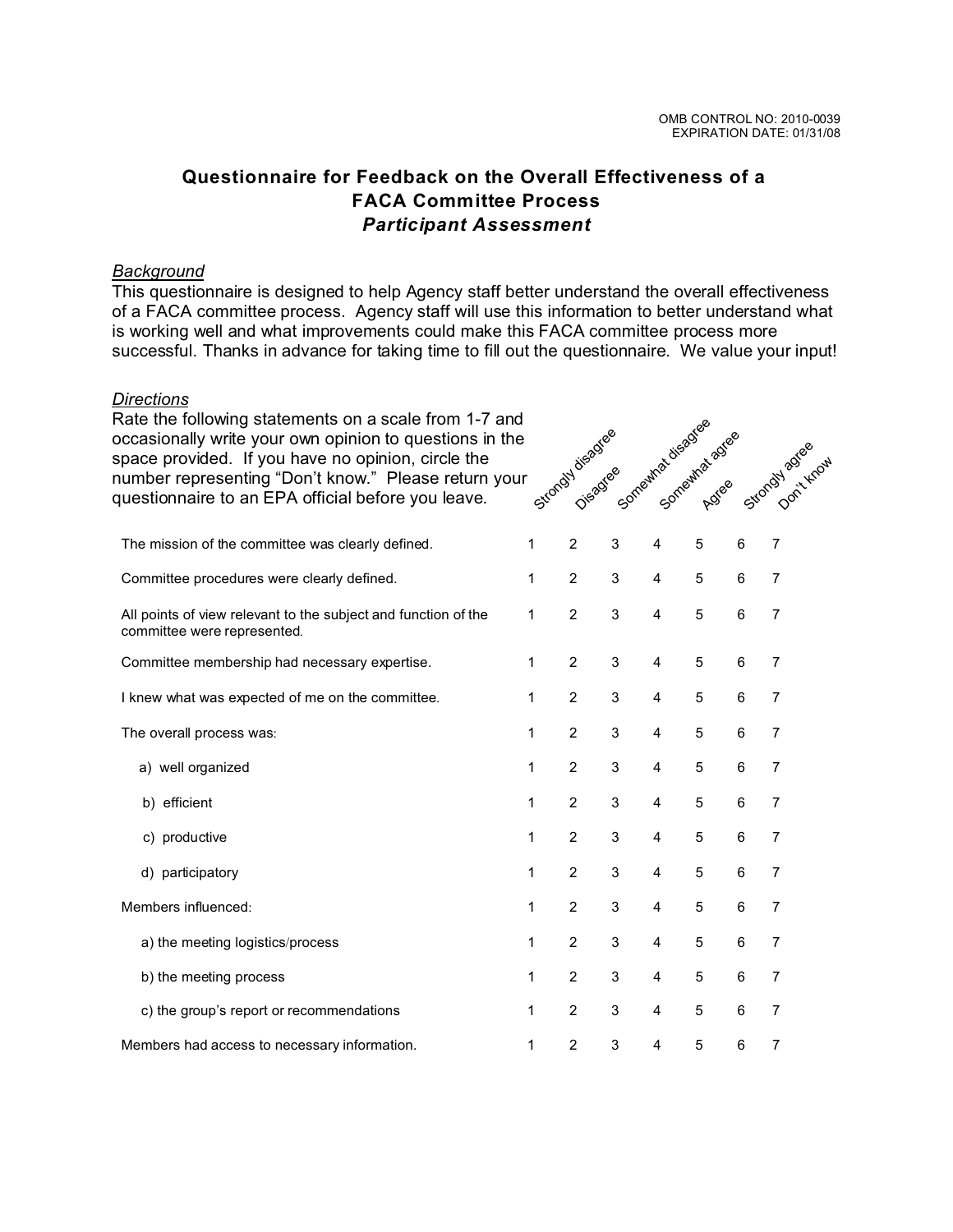|                                                                                       |   |                | Strondy disadvee |                | Somewhat disadres agree |   | Strongy Astee  |
|---------------------------------------------------------------------------------------|---|----------------|------------------|----------------|-------------------------|---|----------------|
| The resource needs (staffing/contracting) of the committee<br>were met.               | 1 | 2              | 3                | $\overline{4}$ | 5                       | 6 | 7              |
| Committee fulfilled its original mandate.                                             | 1 | $\overline{2}$ | 3                | 4              | 5                       | 6 | 7              |
| Committee produced carefully considered recommendations.                              | 1 | $\overline{2}$ | 3                | 4              | 5                       | 6 | 7              |
| Personal participation was worthwhile.                                                | 1 | 2              | 3                | $\overline{4}$ | 5                       | 6 | 7              |
| Committee had sufficient feedback from Agency as it<br>developed its recommendations. | 1 | $\overline{2}$ | 3                | 4              | 5                       | 6 | 7              |
| The overall process resulted in:                                                      | 1 | $\overline{2}$ | 3                | 4              | 5                       | 6 | 7              |
| a) more trust in EPA processes                                                        | 1 | $\mathcal{P}$  | 3                | $\overline{4}$ | 5                       | 6 | 7              |
| b) enhanced understanding of different<br>viewpoints                                  | 1 | $\overline{2}$ | 3                | $\overline{4}$ | 5                       | 6 | $\overline{7}$ |
| c) increased ability to work together                                                 | 1 | $\overline{2}$ | 3                | 4              | 5                       | 6 | 7              |
| EPA appreciated the committee's work.                                                 | 1 | $\overline{2}$ | 3                | 4              | $\overline{5}$          | 6 | 7              |

Please provide any comments or suggestions for improving this, or future, FACA processes: \_\_

Please indicate which group you represent:

neighborhood group

 $\overline{a}$ 

local non-profit organization (not including local neighborhood non-profit groups)

national environmental organization

business or industry or trade association

state or tribal or local government

federal government

other (please specify)

no organizational affiliation (e.g., interested local resident)

## **Please return your completed questionnaire to an EPA official before you leave. Thank you for helping EPA improve its public involvement practices.**

**Burden Statement**: The annual public reporting and recordkeeping burden for this collection of information is estimated to average 0.158 hours per response. Burden means the total time, effort, or financial resources expended by persons to generate, maintain, retain, or disclose or provide information to or for a Federal agency. This includes the time needed to review instructions; develop, acquire, install, and utilize technology and systems for the purposes of collecting, validating, and verifying information, processing and maintaining information, and disclosing and providing information; adjust the existing ways to comply with any previously applicable instructions and requirements; train personnel to be able to respond to a collection of information; search data